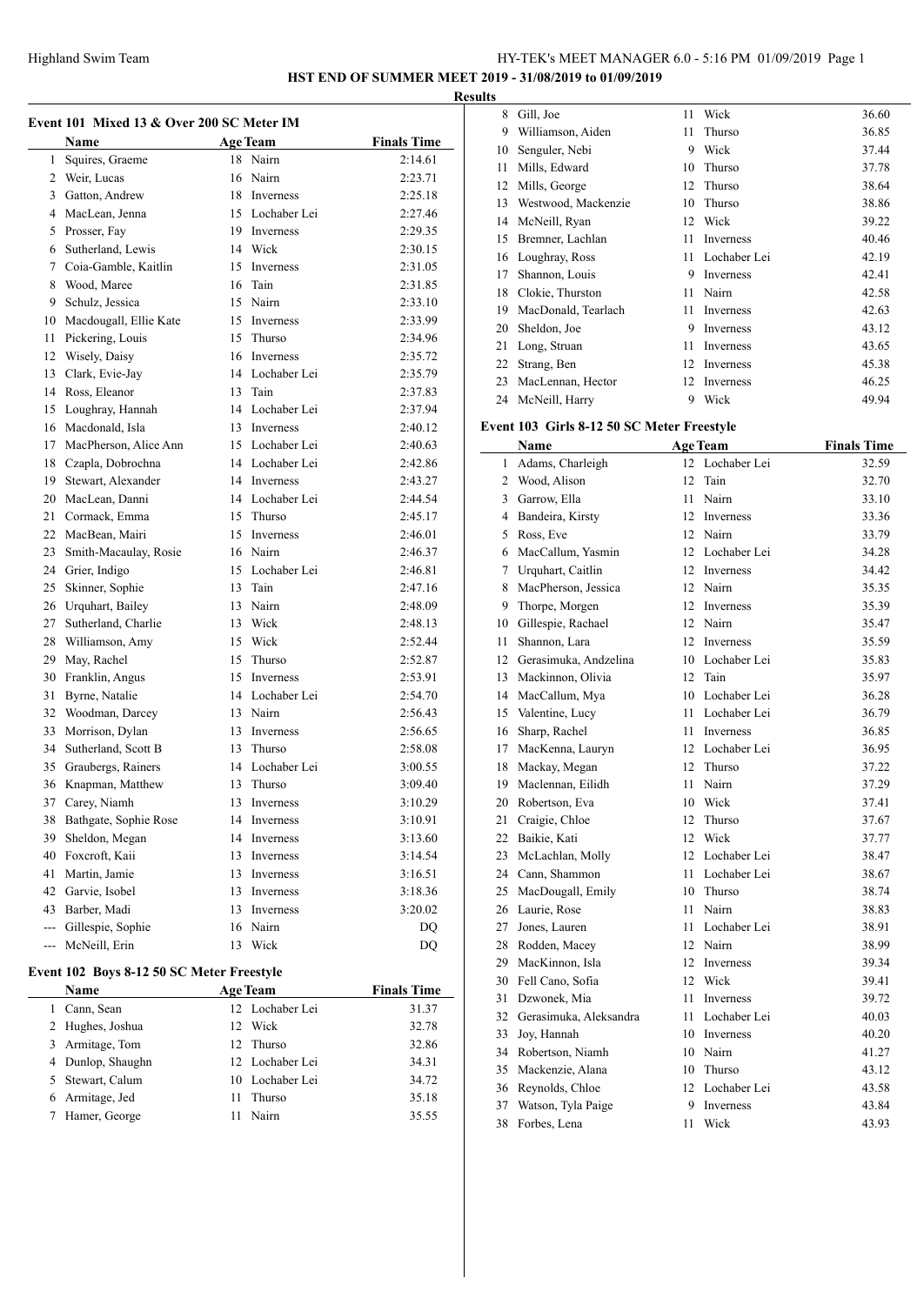# HY-TEK's MEET MANAGER 6.0 - 5:16 PM 01/09/2019 Page 2 **HST END OF SUMMER MEET 2019 - 31/08/2019 to 01/09/2019**

**Results**

 $\sim$ 

|                | (Event 103 Girls 8-12 50 SC Meter Freestyle)        |    |                 |                    |
|----------------|-----------------------------------------------------|----|-----------------|--------------------|
|                | <b>Name</b>                                         |    | <b>Age Team</b> | <b>Finals Time</b> |
|                | 39 Anderson, Erin                                   | 10 | Nairn           | 43.94              |
|                | 40 Norburn, Cerys L                                 | 10 | Thurso          | 44.36              |
| 41             | Bathgate, Abbie                                     | 11 | Inverness       | 44.61              |
|                | 42 Alderson, Hollie L                               |    | 11 Lochaber Lei | 46.50              |
|                | 43 Reid, Sophie                                     |    | 9 Lochaber Lei  | 46.93              |
|                | 44 Reid, Nia                                        |    | 10 Lochaber Lei | 49.13              |
|                | 45 Berardelli, Lila                                 |    | 12 Lochaber Lei | 49.90              |
|                | 46 Gatton, Leah                                     | 9  | Inverness       | 50.88              |
|                | 47 McManus, Olivia                                  |    | 11 Inverness    | 51.36              |
|                | 48 Bain, Phoebe                                     | 9  | Thurso          | 53.27              |
| $---$          | Mackay, Olivia                                      | 12 | Thurso          | DQ                 |
|                | Event 104 Boys 13 & Over 200 SC Meter Backstroke    |    |                 |                    |
|                | Name                                                |    | <b>Age Team</b> | <b>Finals Time</b> |
| 1              | Airey, Andrew                                       | 17 | Inverness       | 2:27.73            |
|                | 2 Sutherland, Lewis                                 | 14 | Wick            | 2:28.87            |
|                | 3 Mackay, Sam                                       |    | 15 Thurso       | 2:39.74            |
|                | 4 Urquhart, Bailey                                  |    | 13 Nairn        | 2:44.50            |
|                | 5 Richards, Max                                     |    | 16 Inverness    | 2:44.60            |
|                | 6 Grier, Indigo                                     |    | 15 Lochaber Lei | 2:47.66            |
| 7              | Sutherland, Charlie                                 |    | 13 Wick         | 2:52.88            |
|                | 8 Knapman, Matthew                                  |    | 13 Thurso       | 3:06.74            |
| 9              | Prentice, Scott                                     |    | 14 Inverness    | 3:08.06            |
|                | 10 Loughray, Cameron                                |    | 13 Lochaber Lei | 3:10.11            |
| 11             | Richards, Harvey                                    |    | 13 Inverness    | 3:13.24            |
| 12             | Martin, Jamie                                       | 13 | Inverness       | 3:18.16            |
|                | Event 105 Girls 13 & Over 200 SC Meter Breaststroke |    |                 |                    |
|                | Name                                                |    | <b>Age Team</b> | <b>Finals Time</b> |
| 1              | Schulz, Jessica                                     | 15 | Nairn           | 2:45.79            |
|                | 2 Wisely, Daisy                                     |    | 16 Inverness    | 2:49.16            |
|                | 3 Prosser, Fay                                      |    | 19 Inverness    | 2:53.27            |
|                | 4 Macdougall, Ellie Kate                            |    | 15 Inverness    | 2:57.28            |
|                | 5 Ross, Eleanor                                     |    | 13 Tain         | 2:57.67            |
|                | 6 Macdonald, Isla                                   |    | 13 Inverness    | 2:58.05            |
| 7              | Loughray, Hannah                                    |    | 14 Lochaber Lei | 2:58.64            |
| 8              | Skinner, Sophie                                     |    | 13 Tain         | 3:03.50            |
| 9.             | MacPherson, Alice Ann                               |    | 15 Lochaber Lei | 3:04.32            |
| 10             | Czapla, Dobrochna                                   |    | 14 Lochaber Lei | 3:05.63            |
| 11             | Smith-Macaulay, Rosie                               | 16 | Nairn           | 3:15.87            |
| 12             | Byrne, Natalie                                      |    | 14 Lochaber Lei | 3:21.67            |
| 13             | Sheldon, Megan                                      |    | 14 Inverness    | 3:24.51            |
| 14             | Hamer, Emily                                        |    | 13 Nairn        | 3:24.77            |
| 15             | Mackintosh, Fiona                                   |    | 15 Nairn        | 3:26.26            |
|                | 16 Garvie, Isobel                                   |    | 13 Inverness    | 3:30.43            |
| 17             | Bathgate, Sophie Rose                               |    | 14 Inverness    | 3:32.31            |
| $\overline{a}$ | Williamson, Amy                                     | 15 | Wick            | NS                 |
|                | Event 106 Boys 8-12 50 SC Meter Breaststroke        |    |                 |                    |
|                | Name                                                |    | <b>Age Team</b> | <b>Finals Time</b> |
| 1              | Cann, Sean                                          |    | 12 Lochaber Lei | 43.76              |
| 2              | Hughes, Joshua                                      | 12 | Wick            | 45.19              |
| 3              | Gill, Joe                                           | 11 | Wick            | 46.24              |
| 4              | Armitage, Tom                                       | 12 | Thurso          | 46.85              |

 Hamer, George 11 Nairn 48.17 McNeill, Ryan 12 Wick 50.20 Armitage, Jed 11 Thurso 50.41

| 8                          | Clokie, Thurston    | 11  | Nairn        | 52.13   |
|----------------------------|---------------------|-----|--------------|---------|
| 9                          | Dunlop, Shaughn     | 12. | Lochaber Lei | 52.58   |
| 10                         | MacDonald, Tearlach | 11  | Inverness    | 53.59   |
| 11                         | Williamson, Aiden   | 11  | Thurso       | 54.19   |
| 12                         | Mills, George       | 12  | Thurso       | 56.76   |
| 13                         | Senguler, Nebi      | 9   | Wick         | 57.53   |
| 14                         | Bremner, Lachlan    | 11  | Inverness    | 59.03   |
| 15                         | Mills, Edward       | 10  | Thurso       | 1:00.16 |
| 16                         | McNeill, Harry      | 9   | Wick         | 1:04.54 |
| 17                         | Shannon, Louis      | 9   | Inverness    | 1:07.67 |
| $\overline{a}$             | Sheldon, Joe        | 9   | Inverness    | DO      |
| $\qquad \qquad \text{---}$ | Long, Struan        | 11  | Inverness    | DQ      |
|                            | Strang, Ben         | 12  | Inverness    | DO      |
| $---$                      | Stewart, Calum      | 10  | Lochaber Lei | DO      |

#### **Event 107 Girls 8-12 50 SC Meter Breaststroke**

|    | Name                   |    | <b>Age Team</b>  | <b>Finals Time</b> |
|----|------------------------|----|------------------|--------------------|
| 1  | Ross, Eve              |    | 12 Nairn         | 41.72              |
| 2  | Adams, Charleigh       | 12 | Lochaber Lei     | 43.84              |
| 3  | Thomas, Abigail        |    | 10 Nairn         | 44.49              |
| 4  | Wood, Alison           | 12 | Tain             | 45.10              |
| 5  | MacCallum, Yasmin      | 12 | Lochaber Lei     | 45.22              |
| 6  | Garrow, Ella           | 11 | Nairn            | 45.39              |
| 7  | Bandeira, Kirsty       | 12 | Inverness        | 45.97              |
| 8  | Gillespie, Rachael     | 12 | Nairn            | 46.20              |
| 9  | Sharp, Rachel          | 11 | Inverness        | 46.36              |
| 10 | Mill, Kate             | 12 | Wick             | 46.71              |
| 11 | Mackinnon, Olivia      | 12 | Tain             | 46.84              |
| 12 | MacKinnon, Isla        | 12 | Inverness        | 46.99              |
| 13 | MacCallum, Mya         |    | 10 Lochaber Lei  | 47.60              |
| 14 | Hampson, Emily         |    | 12 Lochaber Lei  | 48.46              |
| 15 | MacKenna, Lauryn       |    | 12 Lochaber Lei  | 48.59              |
| 16 | Shannon, Lara          | 12 | Inverness        | 48.75              |
| 17 | Urquhart, Caitlin      | 12 | Inverness        | 48.82              |
| 18 | Gerasimuka, Aleksandra | 11 | Lochaber Lei     | 49.34              |
| 19 | MacPherson, Jessica    |    | 12 Nairn         | 49.50              |
| 20 | Mackay, Megan          | 12 | Thurso           | 49.76              |
| 21 | Maclennan, Eilidh      | 11 | Nairn            | 50.10              |
| 22 | Robertson, Eva         | 10 | Wick             | 50.19              |
| 23 | Craigie, Chloe         | 12 | Thurso           | 50.26              |
| 24 | Fell Cano, Sofia       | 12 | Wick             | 50.75              |
| 25 | Thorpe, Morgen         | 12 | <b>Inverness</b> | 50.96              |
| 26 | McLachlan, Molly       | 12 | Lochaber Lei     | 51.21              |
| 27 | Laurie, Rose           | 11 | Nairn            | 52.16              |
| 28 | Rodden, Macey          |    | 12 Nairn         | 52.33              |
| 29 | Anderson, Erin         |    | 10 Nairn         | 52.87              |
| 30 | Reid, Nia              |    | 10 Lochaber Lei  | 53.08              |
| 31 | Cann, Shammon          | 11 | Lochaber Lei     | 53.57              |
| 32 | MacDougall, Emily      | 10 | Thurso           | 54.88              |
| 33 | Bain, Phoebe           | 9  | Thurso           | 56.23              |
| 34 | Bathgate, Abbie        | 11 | Inverness        | 56.67              |
| 35 | Jones, Lauren          | 11 | Lochaber Lei     | 58.25              |
| 36 | Forbes, Lena           | 11 | Wick             | 59.59              |
| 37 | Robertson, Niamh       |    | 10 Nairn         | 59.60              |
| 38 | Mackenzie, Alana       | 10 | Thurso           | 1:01.06            |
| 39 | Joy, Hannah            | 10 | Inverness        | 1:03.37            |
| 40 | Reid, Sophie           | 9  | Lochaber Lei     | 1:04.56            |
| 41 | Watson, Tyla Paige     | 9  | Inverness        | 1:09.11            |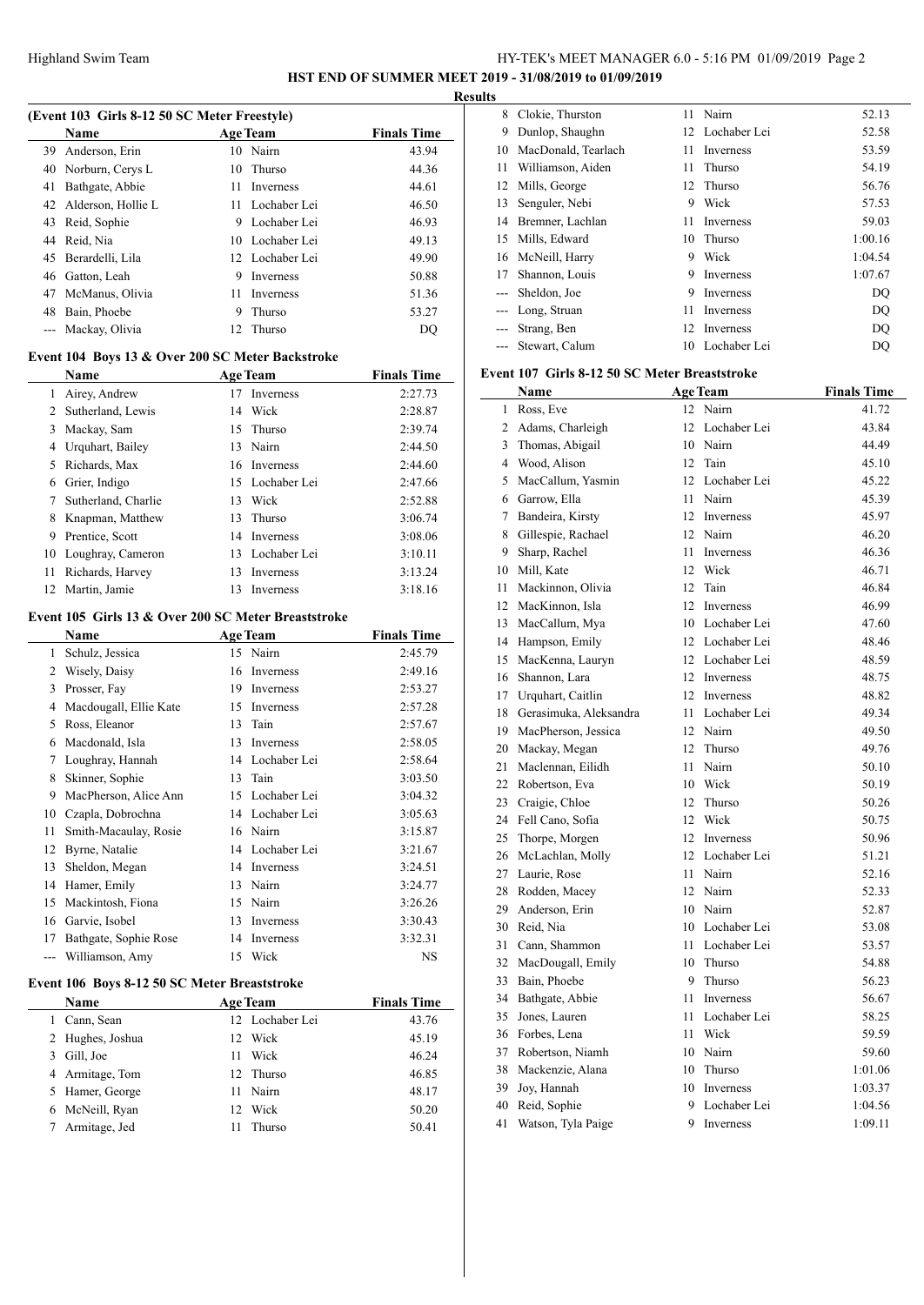# HY-TEK's MEET MANAGER 6.0 - 5:16 PM 01/09/2019 Page 3 **HST END OF SUMMER MEET 2019 - 31/08/2019 to 01/09/2019**

**Results**

|       | (Event 107 Girls 8-12 50 SC Meter Breaststroke)    |                            |                    |
|-------|----------------------------------------------------|----------------------------|--------------------|
|       | Name                                               | <b>Age Team</b>            | <b>Finals Time</b> |
|       | 42 Gatton, Leah                                    | 9 Inverness                | 1:11.25            |
|       | --- Reynolds, Chloe                                | 12 Lochaber Lei            | DQ                 |
| ---   | Alderson, Hollie L                                 | 11 Lochaber Lei            | DQ                 |
|       | --- Gerasimuka, Andzelina                          | 10 Lochaber Lei            | DQ                 |
|       | --- Berardelli, Lila                               | 12 Lochaber Lei            | DQ                 |
|       | --- Valentine, Lucy                                | 11 Lochaber Lei            | DQ                 |
|       |                                                    |                            |                    |
|       | Event 108 Mixed 8 & Over 200 SC Meter Medley Relay |                            |                    |
|       | Team                                               | Relay                      | <b>Finals Time</b> |
| 1     | Nairn                                              | A                          | 2:16.93            |
|       | 1) Hamer, George M11                               | 2) Schulz, Jessica W15     |                    |
|       | 3) Squires, Graeme M18                             | 4) Garrow, Ella W11        |                    |
|       | 2 Wick                                             | A                          | 2:17.00            |
|       | 1) Hughes, Joshua M12                              | 2) Sutherland, Lewis M14   |                    |
|       | 3) Williamson, Amy W15                             | 4) Mill, Kate W12          |                    |
| 3     | Lochaber Lei                                       | A                          | 2:22.43            |
|       | 1) Adams, Charleigh W12                            | 2) Grier, Indigo M15       |                    |
|       | 3) MacLean, Jenna W15                              | 4) Cann, Sean M12          |                    |
|       | 4 Nairn                                            | B                          | 2:26.12            |
|       | 1) Clokie, Thurston M11                            | 2) Weir, Lucas M16         |                    |
|       | 3) Smith-Macaulay, Rosie W16                       | 4) Thomas, Abigail W10     |                    |
|       | 5 Lochaber Lei                                     | B                          | 2:27.47            |
|       | 1) MacCallum, Yasmin W12                           | 2) Graubergs, Rainers M14  |                    |
|       | 3) MacLean, Danni W14                              | 4) Dunlop, Shaughn M12     |                    |
|       | 6 Thurso                                           | A                          | 2:27.50            |
|       | 1) Armitage, Tom M12                               | 2) Cormack, Emma W15       |                    |
|       | 3) Mackay, Olivia W12                              | 4) Pickering, Louis M15    |                    |
| 7     | Inverness                                          | B                          | 2:30.82            |
|       | 1) Airey, Andrew M17                               | 2) Sharp, Rachel W11       |                    |
|       | 3) Prosser, Fay W19                                | 4) Bremner, Lachlan M11    |                    |
|       | 8 Inverness                                        | C                          | 2:34.47            |
|       | 1) Coia-Gamble, Kaitlin W15                        | 2) Shannon, Lara W12       |                    |
|       | 3) Richards, Max M16                               | 4) MacDonald, Tearlach M11 |                    |
|       | 9 Thurso                                           | B                          | 2:37.52            |
|       | 1) Mackay, Sam M15                                 | 2) Armitage, Jed M11       |                    |
|       | 3) May, Rachel W15                                 | 4) Mackay, Megan W12       |                    |
|       | 10 Inverness                                       | E                          | 2:40.10            |
|       | 1) Stewart, Alexander M14                          | 2) Thorpe, Morgen W12      |                    |
|       | 3) Macdonald, Isla W13                             | 4) Long, Struan M11        |                    |
| 11    | Wick                                               | В                          | 2:47.28            |
|       | 1) McNeill, Erin W13                               | 2) Sutherland, Charlie M13 |                    |
|       | 3) Robertson, Eva W10                              | 4) Gill, Joe M11           |                    |
|       | 12 Wick                                            | C                          | 2:58.02            |
|       | 1) McNeill, Ryan M12                               | 2) Fell Cano, Sofia W12    |                    |
|       | 3) Gunn, Joanna W13                                | 4) Senguler, Nebi M9       |                    |
| $---$ | Inverness                                          | A                          | DQ                 |
|       | 1) Wisely, Daisy W16                               | 2) Bandeira, Kirsty W12    |                    |
|       | 3) Gatton, Andrew M18                              | 4) Strang, Ben M12         |                    |
|       | Inverness                                          | D                          | DQ                 |
|       | 1) MacKinnon, Isla W12                             | 2) Franklin, Angus M15     |                    |
|       | 3) Macdougall, Ellie Kate W15                      | 4) Shannon, Louis M9       |                    |

# **Event 201 Boys 13 & Over 100 SC Meter Breaststroke**

 $\overline{\phantom{0}}$ 

| <b>Name</b>        | <b>Age Team</b> | <b>Finals Time</b> |
|--------------------|-----------------|--------------------|
| Weir, Lucas        | 16 Nairn        | 1:12.26            |
| 2 Gatton, Andrew   | 18 Inverness    | 1:17.34            |
| 3 Laditi, Emmanuel | 16 Inverness    | 1:21.48            |
| 4 Pickering, Louis | 15 Thurso       | 1:22.51            |

| w  |                     |    |                  |         |
|----|---------------------|----|------------------|---------|
| 5  | Stewart, Alexander  | 14 | Inverness        | 1:24.92 |
| 6  | Austin, Lewis       | 13 | Tain             | 1:25.73 |
| 7  | Sutherland, Charlie | 13 | Wick             | 1:28.33 |
| 8  | Graubergs, Rainers  | 14 | Lochaber Lei     | 1:28.91 |
| 9  | Morgan, Innes K     | 14 | Thurso           | 1:29.36 |
| 10 | Franklin, Angus     | 15 | <b>Inverness</b> | 1:30.84 |
| 11 | Mackay, Sam         | 15 | Thurso           | 1:31.42 |
| 12 | Sutherland, Scott B | 13 | Thurso           | 1:35.82 |
| 13 | Houston, Aaron      | 16 | Inverness        | 1:37.58 |
| 14 | Morrison, Dylan     | 13 | <b>Inverness</b> | 1:39.00 |
| 15 | Foxcroft, Kaii      | 13 | Inverness        | 1:39.07 |
| 16 | Martin, Jamie       | 13 | Inverness        | 1:39.41 |
| 17 | Prentice, Scott     | 14 | Inverness        | 1:40.28 |
| 18 | Oliver, Aidan       | 13 | Inverness        | 1:42.09 |
| 19 | Knapman, Matthew    | 13 | Thurso           | 1:44.77 |
| 20 | Loughray, Cameron   | 13 | Lochaber Lei     | 1:44.80 |
| 21 | Joy, Finlay         | 13 | Inverness        | 1:45.20 |
| 22 | Richards, Harvey    | 13 | Inverness        | 1:49.38 |
|    |                     |    |                  |         |

### **Event 202 Girls 13 & Over 100 SC Meter Backstroke**

|    | Name                  |    | <b>Age Team</b>  | <b>Finals Time</b> |
|----|-----------------------|----|------------------|--------------------|
| 1  | Wood, Maree           | 16 | Tain             | 1:05.98            |
| 2  | MacLean, Jenna        | 15 | Lochaber Lei     | 1:07.73            |
| 3  | Prosser, Fay          | 19 | Inverness        | 1:09.34            |
| 4  | Coia-Gamble, Kaitlin  | 15 | Inverness        | 1:09.55            |
| 5  | Reid, Anna            | 16 | Nairn            | 1:10.44            |
| 6  | Clark, Evie-Jay       | 14 | Lochaber Lei     | 1:11.20            |
| 7  | Wisely, Daisy         | 16 | Inverness        | 1:13.85            |
| 8  | MacLean, Danni        | 14 | Lochaber Lei     | 1:14.40            |
| 9  | MacPherson, Alice Ann | 15 | Lochaber Lei     | 1:14.62            |
| 10 | Smith-Macaulay, Rosie | 16 | Nairn            | 1:15.42            |
| 11 | Macdonald, Isla       | 13 | Inverness        | 1:15.52            |
| 12 | Ross, Eleanor         | 13 | Tain             | 1:15.62            |
| 13 | Martin, Rosie         | 15 | Inverness        | 1:16.45            |
| 14 | MacBean, Mairi        | 15 | Inverness        | 1:16.72            |
| 15 | Czapla, Dobrochna     | 14 | Lochaber Lei     | 1:17.14            |
| 16 | Cormack, Emma         | 15 | Thurso           | 1:18.21            |
| 17 | Woodman, Darcey       | 13 | Nairn            | 1:19.57            |
| 18 | May, Rachel           | 15 | Thurso           | 1:19.59            |
| 19 | Skinner, Sophie       | 13 | Tain             | 1:19.90            |
| 20 | Wood, Claire          | 15 | Tain             | 1:20.22            |
| 21 | Williamson, Amy       | 15 | Wick             | 1:20.74            |
| 22 | Graham, Caitlin       | 16 | Inverness        | 1:20.82            |
| 23 | Hamer, Emily          | 13 | Nairn            | 1:21.24            |
| 24 | Laditi, Hannah        | 15 | Inverness        | 1:22.96            |
| 25 | Byrne, Natalie        | 14 | Lochaber Lei     | 1:23.43            |
| 26 | MacDougall, Cari      | 13 | <b>Inverness</b> | 1:24.42            |
| 27 | Clokie, Annabelle     | 14 | Nairn            | 1:24.92            |
| 28 | Bathgate, Sophie Rose | 14 | Inverness        | 1:25.45            |
| 29 | Mackintosh, Fiona     | 15 | Nairn            | 1:28.50            |
| 30 | Gunn, Joanna          | 13 | Wick             | 1:29.41            |
| 31 | Barber, Madi          | 13 | Inverness        | 1:29.95            |
| 32 | Carey, Niamh          | 13 | Inverness        | 1:30.33            |
| 33 | Gillespie, Sophie     | 16 | Nairn            | 1:30.61            |
| 34 | McNeill, Erin         | 13 | Wick             | 1:33.70            |
| 35 | Urquhart, Rachel      | 17 | Nairn            | 1:35.15            |
| 36 | Garvie, Isobel        | 13 | <b>Inverness</b> | 1:35.86            |
| 37 | Borejszo, Sara        | 13 | Inverness        | 1:36.69            |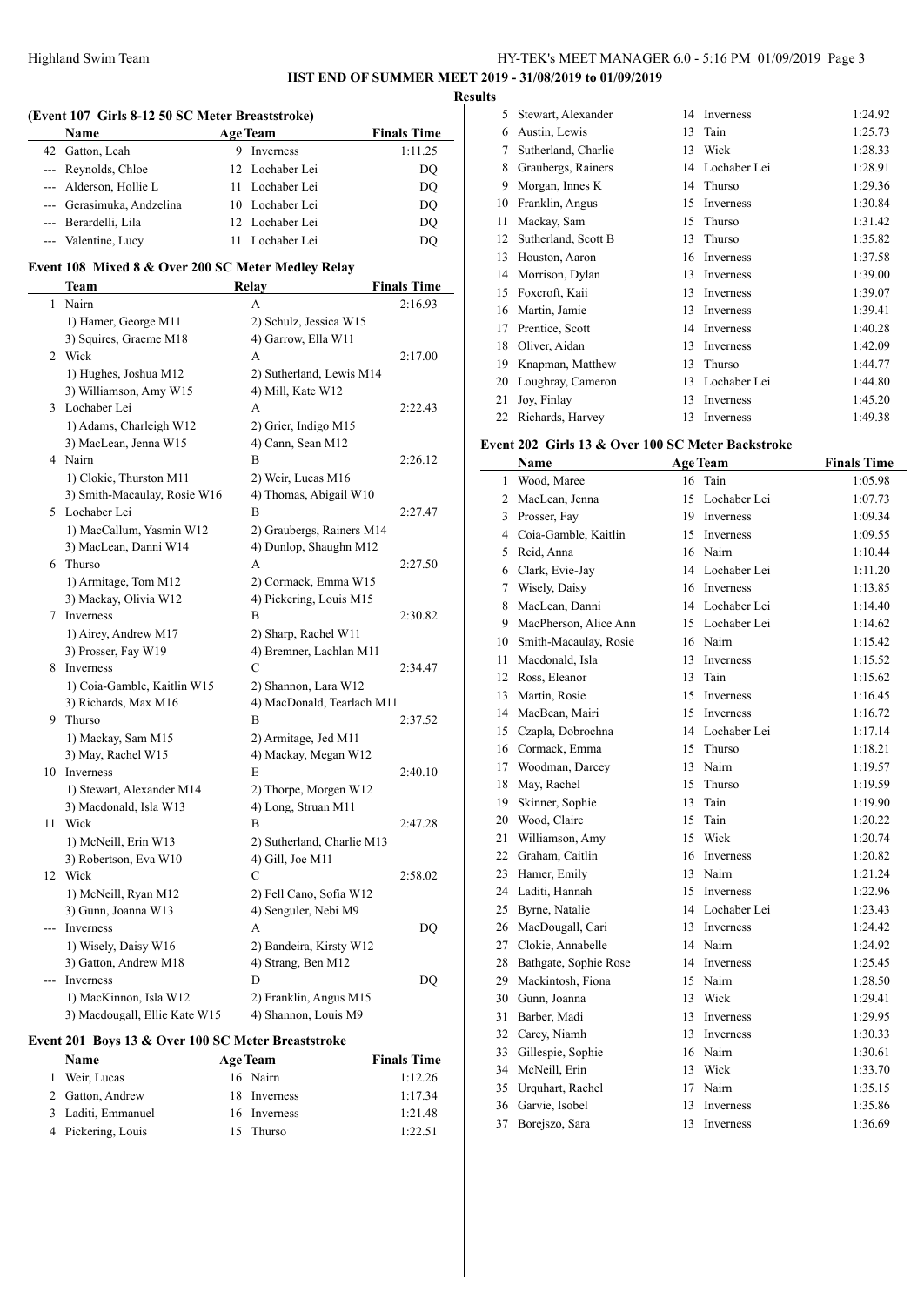# HY-TEK's MEET MANAGER 6.0 - 5:16 PM 01/09/2019 Page 4

**HST END OF SUMMER MEET 2019 - 31/08/2019 to 01/09/2019 Results**

|          | Name                                       |    | <b>Age Team</b> | <b>Finals Time</b> |
|----------|--------------------------------------------|----|-----------------|--------------------|
| 38       | Houston, Abbie                             | 13 | Inverness       | 1:38.18            |
|          | 39 MacLennan, Harriet                      | 14 | Inverness       | 1:45.98            |
|          | --- MacDonald, Iona                        |    | 13 Inverness    | NS                 |
|          | Event 203 Boys 8-12 50 SC Meter Butterfly  |    |                 |                    |
|          | Name                                       |    | <b>Age Team</b> | <b>Finals Time</b> |
|          | 1 Armitage, Tom                            |    | 12 Thurso       | 36.23              |
|          | 2 Hughes, Joshua                           |    | 12 Wick         | 36.26              |
|          | 3 Cann, Sean                               |    | 12 Lochaber Lei | 38.07              |
|          | 4 Armitage, Jed                            | 11 | Thurso          | 38.67              |
|          | 5 Hamer, George                            |    | 11 Nairn        | 41.21              |
|          | 6 Stewart, Calum                           |    | 10 Lochaber Lei | 42.73              |
|          | 7 Dunlop, Shaughn                          |    | 12 Lochaber Lei | 44.69              |
| $*8$     | McNeill, Ryan                              |    | 12 Wick         | 44.93              |
| $*8$     | Gill, Joe                                  |    | 11 Wick         | 44.93              |
|          | 10 Mills, Edward                           |    | 10 Thurso       | 47.06              |
| 11       | Sheldon, Joe                               |    | 9 Inverness     | 51.86              |
|          | 12 Loughray, Ross                          |    | 11 Lochaber Lei | 52.17              |
| 13       | Williamson, Aiden                          |    | 11 Thurso       | 52.25              |
|          | 14 Senguler, Nebi                          |    | 9 Wick          | 53.13              |
|          | 15 MacDonald, Tearlach                     |    | 11 Inverness    | 54.51              |
|          | 16 Mills, George                           | 12 | Thurso          | 55.32              |
| ---      | Long, Struan                               | 11 | Inverness       | DQ                 |
|          | Event 204 Girls 8-12 50 SC Meter Butterfly |    |                 |                    |
|          | Name                                       |    | <b>Age Team</b> | <b>Finals Time</b> |
| 1        | Wood, Alison                               | 12 | Tain            | 35.21              |
|          | 2 Mill, Kate                               | 12 | Wick            | 35.94              |
| 3        | Thomas, Abigail                            |    | 10 Nairn        | 37.38              |
|          | 4 Adams, Charleigh                         |    | 12 Lochaber Lei | 37.43              |
|          | 5 Gerasimuka, Andzelina                    |    | 10 Lochaber Lei | 38.66              |
|          | 6 Garrow, Ella                             |    | 11 Nairn        | 38.90              |
|          | 7 Mackay, Olivia                           |    | 12 Thurso       | 39.15              |
| 8        | Urquhart, Caitlin                          |    | 12 Inverness    | 39.75              |
| 9        | Mackinnon, Olivia                          |    | 12 Tain         | 39.93              |
| 10       | Bandeira, Kirsty                           |    | 12 Inverness    | 41.39              |
| 11       | Thorpe, Morgen                             |    | 12 Inverness    | 42.10              |
| 12       | Fell Cano, Sofia                           | 12 | Wick            | 43.05              |
| 13       | Hampson, Emily                             | 12 | Lochaber Lei    | 43.19              |
| 14       | MacCallum, Mya                             | 10 | Lochaber Lei    | 43.23              |
| 15       | MacCallum, Yasmin                          |    | 12 Lochaber Lei | 43.68              |
| 16       | Rodden, Macey                              |    | 12 Nairn        | 43.97              |
| 17       | Gillespie, Rachael                         |    | 12 Nairn        | 44.57              |
| 18       | Robertson, Eva                             |    | 10 Wick         | 45.07              |
| 19       | Baikie, Kati                               | 12 | Wick            | 45.38              |
| 20       | Maclennan, Eilidh                          | 11 | Nairn           | 46.37              |
| 21       | Valentine, Lucy                            | 11 | Lochaber Lei    | 48.05              |
| 22       | Sharp, Rachel                              | 11 | Inverness       | 48.08              |
| 23       | Cann, Shammon                              | 11 | Lochaber Lei    | 48.42              |
| 24       | Gerasimuka, Aleksandra                     | 11 | Lochaber Lei    | 48.43              |
| 25       | MacKinnon, Isla                            | 12 | Inverness       | 48.55              |
| 26       | Craigie, Chloe                             | 12 | Thurso          | 49.66              |
| 27       | McLachlan, Molly                           |    | 12 Lochaber Lei | 50.66              |
|          | Bathgate, Abbie                            | 11 | Inverness       | 51.73              |
|          |                                            |    |                 |                    |
| 28<br>29 | Anderson, Erin                             | 10 | Nairn           | 52.75              |

| IS. |                        |    |                  |         |
|-----|------------------------|----|------------------|---------|
|     | 31 Jones, Lauren       |    | 11 Lochaber Lei  | 55.73   |
|     | 32 Robertson, Niamh    |    | 10 Nairn         | 56.87   |
|     | 33 Forbes, Lena        | 11 | Wick             | 59.23   |
|     | 34 Joy, Hannah         |    | 10 Inverness     | 1:01.31 |
|     | --- Gatton, Leah       | 9  | <b>Inverness</b> | DQ      |
|     | --- Alderson, Hollie L |    | 11 Lochaber Lei  | DO      |
|     | --- MacKenna, Lauryn   |    | 12 Lochaber Lei  | DO      |
|     | --- Berardelli, Lila   |    | 12 Lochaber Lei  | DO      |

#### **Event 205 Boys 13 & Over 100 SC Meter Butterfly**

|    | Name               |    | <b>Age Team</b>  | <b>Finals Time</b> |
|----|--------------------|----|------------------|--------------------|
| 1  | Squires, Graeme    | 18 | Nairn            | 1:01.32            |
| 2  | Gatton, Andrew     | 18 | Inverness        | 1:04.36            |
| 3  | Pickering, Louis   | 15 | Thurso           | 1:09.53            |
| 4  | Airey, Andrew      | 17 | Inverness        | 1:10.81            |
| 5  | Austin, Lewis      | 13 | Tain             | 1:13.85            |
| 6  | Richards, Max      | 16 | <b>Inverness</b> | 1:14.93            |
| 7  | Stewart, Alexander | 14 | <b>Inverness</b> | 1:17.30            |
| 8  | Morrison, Dylan    | 13 | Inverness        | 1:19.06            |
| 9  | Grier, Indigo      | 15 | Lochaber Lei     | 1:19.15            |
| 10 | Urquhart, Bailey   | 13 | Nairn            | 1:23.78            |
| 11 | Franklin, Angus    | 15 | <b>Inverness</b> | 1:27.19            |
| 12 | Mackay, Sam        | 15 | Thurso           | 1:30.29            |
| 13 | Loughray, Cameron  | 13 | Lochaber Lei     | 1:30.98            |
| 14 | Morgan, Innes K    | 14 | Thurso           | 1:31.65            |
| 15 | Houston, Aaron     | 16 | Inverness        | 1:33.00            |
| 16 | Foxcroft, Kaii     | 13 | <b>Inverness</b> | 1:35.18            |
| 17 | Graubergs, Rainers | 14 | Lochaber Lei     | 1:35.38            |
| 18 | Knapman, Matthew   | 13 | Thurso           | 1:47.16            |
|    | Weir, Lucas        | 16 | Nairn            | <b>NS</b>          |
|    | Oliver, Aidan      | 13 | Inverness        | <b>NS</b>          |

#### **Event 206 Girls 13 & Over 100 SC Meter Freestyle**

|       | Name                   |    | <b>Age Team</b>  | <b>Finals Time</b> |
|-------|------------------------|----|------------------|--------------------|
| 1     | MacLean, Jenna         | 15 | Lochaber Lei     | 59.09              |
| 2     | Wood, Maree            | 16 | Tain             | 1:00.17            |
| 3     | Prosser, Fay           | 19 | Inverness        | 1:02.07            |
| 4     | Schulz, Jessica        | 15 | Nairn            | 1:03.04            |
| 5     | Coia-Gamble, Kaitlin   | 15 | Inverness        | 1:03.61            |
| 6     | Reid, Anna             | 16 | Nairn            | 1:03.67            |
| 7     | Smith-Macaulay, Rosie  | 16 | Nairn            | 1:03.85            |
| 8     | MacLean, Danni         | 14 | Lochaber Lei     | 1:04.08            |
| 9     | MacPherson, Alice Ann  | 15 | Lochaber Lei     | 1:04.51            |
| $*10$ | Macdougall, Ellie Kate | 15 | Inverness        | 1:04.57            |
| $*10$ | Loughray, Hannah       | 14 | Lochaber Lei     | 1:04.57            |
| 12    | MacBean, Mairi         | 15 | <b>Inverness</b> | 1:04.73            |
| 13    | Wisely, Daisy          | 16 | <b>Inverness</b> | 1:05.24            |
| 14    | Macdonald, Isla        | 13 | <b>Inverness</b> | 1:05.34            |
| 15    | Czapla, Dobrochna      | 14 | Lochaber Lei     | 1:05.52            |
| 16    | Ross, Eleanor          | 13 | Tain             | 1:07.51            |
| 17    | Williamson, Amy        | 15 | Wick             | 1:08.16            |
| 18    | Byrne, Natalie         | 14 | Lochaber Lei     | 1:09.10            |
| 19    | Cormack, Emma          | 15 | Thurso           | 1:09.16            |
| 20    | Skinner, Sophie        | 13 | Tain             | 1:09.46            |
| 21    | Martin, Rosie          | 15 | Inverness        | 1:09.72            |
| 22    | Wood, Claire           | 15 | Tain             | 1:09.81            |
| 23    | Woodman, Darcey        | 13 | Nairn            | 1:10.48            |
| 24    | Graham, Caitlin        | 16 | Inverness        | 1:11.97            |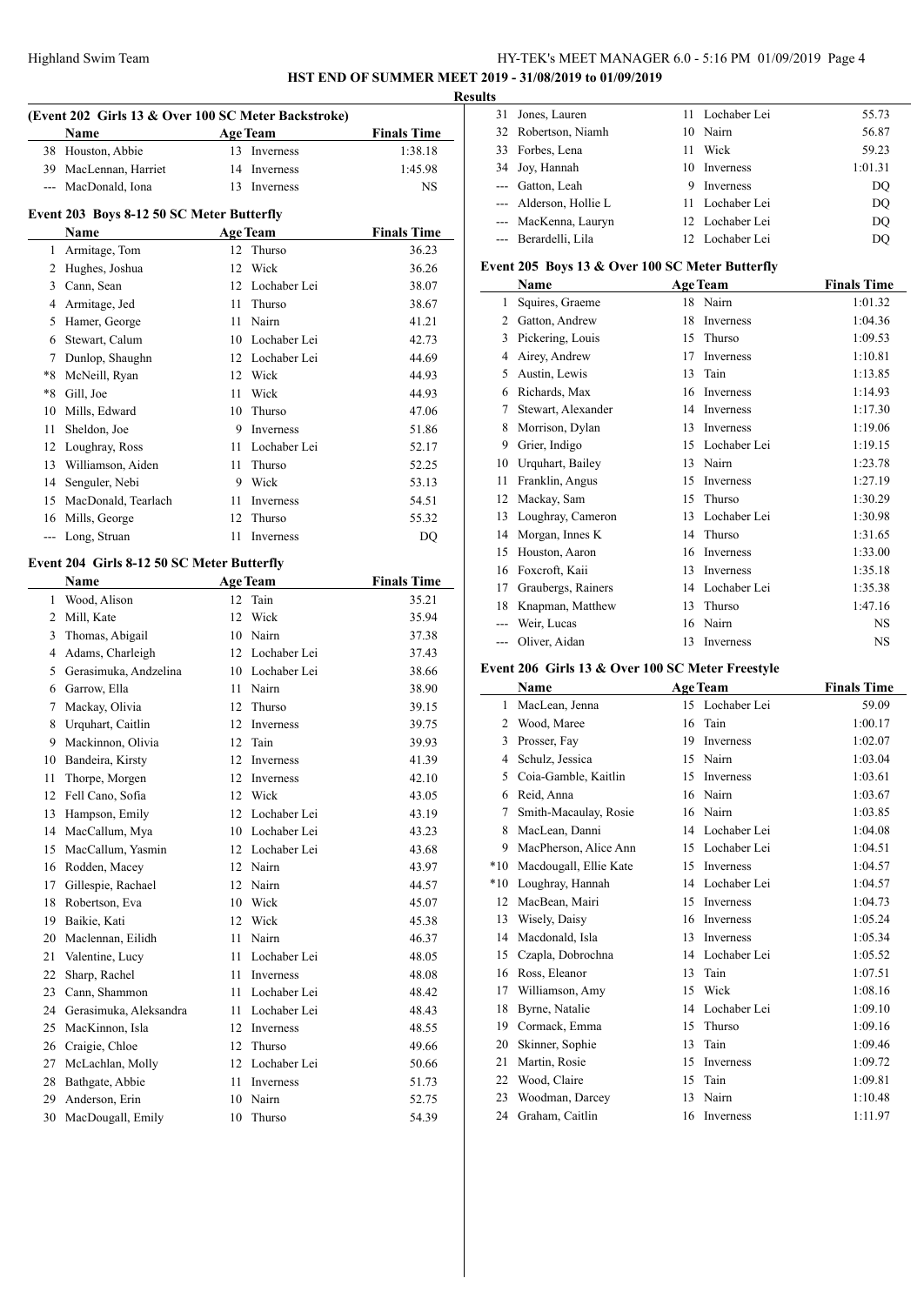# HY-TEK's MEET MANAGER 6.0 - 5:16 PM 01/09/2019 Page 5

**HST END OF SUMMER MEET 2019 - 31/08/2019 to 01/09/2019 Results**

# **(Event 206 Girls 13 & Over 100 SC Meter Freestyle)**

| EVERY 200 QHTS TO $\alpha$ OVER 100 SC MEET PRESTYIES |                       |    |                 |                    |  |
|-------------------------------------------------------|-----------------------|----|-----------------|--------------------|--|
|                                                       | Name                  |    | <b>Age Team</b> | <b>Finals Time</b> |  |
| 25                                                    | Hamer, Emily          | 13 | Nairn           | 1:12.97            |  |
| 26                                                    | Bathgate, Sophie Rose | 14 | Inverness       | 1:13.04            |  |
| 27                                                    | May, Rachel           | 15 | Thurso          | 1:13.55            |  |
| 28                                                    | Sheldon, Megan        | 14 | Inverness       | 1:14.14            |  |
| 29                                                    | Mackintosh, Fiona     | 15 | Nairn           | 1:14.87            |  |
| 30                                                    | Laditi, Hannah        | 15 | Inverness       | 1:16.10            |  |
| 31                                                    | Clokie, Annabelle     | 14 | Nairn           | 1:16.26            |  |
| 32                                                    | MacDougall, Cari      | 13 | Inverness       | 1:17.33            |  |
| 33                                                    | Gunn, Joanna          | 13 | Wick            | 1:17.52            |  |
| 34                                                    | Carey, Niamh          | 13 | Inverness       | 1:17.71            |  |
| 35                                                    | Gillespie, Sophie     | 16 | Nairn           | 1:19.40            |  |
| 36                                                    | Urquhart, Rachel      | 17 | Nairn           | 1:22.12            |  |
| 37                                                    | Barber, Madi          | 13 | Inverness       | 1:23.04            |  |
| 38                                                    | Garvie, Isobel        | 13 | Inverness       | 1:23.51            |  |
| 39                                                    | McNeill, Erin         | 13 | Wick            | 1:25.01            |  |
| 40                                                    | Houston, Abbie        | 13 | Inverness       | 1:25.95            |  |
| 41                                                    | Borejszo, Sara        | 13 | Inverness       | 1:28.97            |  |
| 42                                                    | Salisbury, Erin       | 15 | Inverness       | 1:29.70            |  |
| 43                                                    | MacLennan, Harriet    | 14 | Inverness       | 1:34.20            |  |
| ---                                                   | MacDonald, Iona       | 13 | Inverness       | <b>NS</b>          |  |

# **Event 207 Boys 8-12 50 SC Meter Backstroke**

 $\frac{1}{1}$ 

 $\overline{\phantom{a}}$ 

|     | Name                |    | <b>Age Team</b> | <b>Finals Time</b> |
|-----|---------------------|----|-----------------|--------------------|
| 1   | Armitage, Tom       | 12 | Thurso          | 37.15              |
| 2   | Hughes, Joshua      | 12 | Wick            | 39.22              |
| 3   | Hamer, George       | 11 | Nairn           | 40.95              |
| 4   | Armitage, Jed       | 11 | Thurso          | 41.10              |
| 5   | Dunlop, Shaughn     | 12 | Lochaber Lei    | 41.72              |
| 6   | Gill, Joe           | 11 | Wick            | 43.72              |
| 7   | Westwood, Mackenzie | 10 | Thurso          | 43.98              |
| 8   | Williamson, Aiden   | 11 | Thurso          | 44.73              |
| 9   | Stewart, Calum      | 10 | Lochaber Lei    | 44.82              |
| 10  | McNeill, Ryan       | 12 | Wick            | 45.32              |
| 11  | Clokie, Thurston    | 11 | Nairn           | 46.03              |
| 12  | Mills, George       | 12 | Thurso          | 46.19              |
| 13  | Senguler, Nebi      | 9  | Wick            | 48.90              |
| 14  | MacDonald, Tearlach | 11 | Inverness       | 49.85              |
| 15  | Loughray, Ross      | 11 | Lochaber Lei    | 50.35              |
| 16  | Sheldon, Joe        | 9  | Inverness       | 51.90              |
| 17  | McNeill, Harry      | 9  | Wick            | 53.66              |
| 18  | Bremner, Lachlan    | 11 | Inverness       | 53.69              |
| 19  | Strang, Ben         | 12 | Inverness       | 57.11              |
| 20  | Long, Struan        | 11 | Inverness       | 57.23              |
| 21  | MacLennan, Hector   | 12 | Inverness       | 1:02.05            |
| --- | Mills, Edward       | 10 | Thurso          | DO                 |
|     | Cann, Sean          | 12 | Lochaber Lei    | DQ                 |
|     |                     |    |                 |                    |

# **Event 208 Girls 8-12 50 SC Meter Backstroke**

| <b>Name</b>    |                                                                             | <b>Finals Time</b>                                                                                               |
|----------------|-----------------------------------------------------------------------------|------------------------------------------------------------------------------------------------------------------|
| Wood, Alison   |                                                                             | 36.75                                                                                                            |
|                |                                                                             | 38.99                                                                                                            |
|                |                                                                             | 39.14                                                                                                            |
|                |                                                                             | 40.10                                                                                                            |
| Garrow, Ella   | 11                                                                          | 40.89                                                                                                            |
|                |                                                                             | 41.25                                                                                                            |
| Mackay, Olivia |                                                                             | 41.66                                                                                                            |
|                | 2 Thomas, Abigail<br>Adams, Charleigh<br>MacCallum, Yasmin<br>Mackay, Megan | <b>Age Team</b><br>12 Tain<br>10 Nairn<br>12 Lochaber Lei<br>12 Lochaber Lei<br>Nairn<br>12 Thurso<br>12. Thurso |

| 8     | Bandeira, Kirsty           | 12              | Inverness        | 41.86     |
|-------|----------------------------|-----------------|------------------|-----------|
| *9    | Mackinnon, Olivia          | 12 <sub>1</sub> | Tain             | 41.93     |
| *9    | Hampson, Emily             | 12              | Lochaber Lei     | 41.93     |
| 11    | Thorpe, Morgen             |                 | 12 Inverness     | 42.10     |
| 12    | Urquhart, Caitlin          |                 | 12 Inverness     | 43.28     |
| 13    | Dzwonek, Mia               | 11.             | <b>Inverness</b> | 43.53     |
|       | 14 Gerasimuka, Andzelina   |                 | 10 Lochaber Lei  | 43.65     |
| 15    | Maclennan, Eilidh          |                 | 11 Nairn         | 43.76     |
|       | 16 Gillespie, Rachael      |                 | 12 Nairn         | 44.15     |
| 17    | Craigie, Chloe             | 12 <sup>7</sup> | Thurso           | 44.54     |
| 18    | MacCallum, Mya             |                 | 10 Lochaber Lei  | 44.57     |
| 19    | Fell Cano, Sofia           |                 | 12 Wick          | 44.66     |
| 20    | MacDougall, Emily          | 10              | Thurso           | 45.18     |
| 21    | MacKinnon, Isla            | 12              | <b>Inverness</b> | 45.26     |
| 22    | Rodden, Macey              |                 | 12 Nairn         | 45.30     |
| 23    | MacKenna, Lauryn           |                 | 12 Lochaber Lei  | 45.52     |
| $*24$ | Baikie, Kati               | 12              | Wick             | 45.62     |
| $*24$ | Sharp, Rachel              | 11.             | Inverness        | 45.62     |
| 26    | McLachlan, Molly           | 12              | Lochaber Lei     | 46.44     |
| 27    | Robertson, Eva             |                 | 10 Wick          | 46.46     |
| 28    | Bathgate, Abbie            | 11              | <b>Inverness</b> | 47.45     |
| 29    | Forbes, Lena               | 11              | Wick             | 48.81     |
| 30    | Anderson, Erin             |                 | 10 Nairn         | 49.86     |
| 31    | Jones, Lauren              | 11              | Lochaber Lei     | 49.99     |
| 32    | Joy, Hannah                |                 | 10 Inverness     | 50.60     |
| 33    | Cann, Shammon              | 11              | Lochaber Lei     | 50.70     |
| 34    | Norburn, Cerys L           | 10              | Thurso           | 51.75     |
| 35    | Mackenzie, Alana           | 10              | Thurso           | 52.05     |
|       | 36 Watson, Tyla Paige      | 9.              | Inverness        | 55.41     |
| 37    | McManus, Olivia            | 11.             | <b>Inverness</b> | 56.48     |
| 38    | Alderson, Hollie L         | 11              | Lochaber Lei     | 57.06     |
|       | 39 Gatton, Leah            |                 | 9 Inverness      | 59.91     |
|       | --- Laurie, Rose           | 11              | Nairn            | DQ        |
|       | --- Gerasimuka, Aleksandra | 11              | Lochaber Lei     | <b>DQ</b> |
|       | --- Berardelli, Lila       |                 | 12 Lochaber Lei  | DQ        |
|       | --- Robertson, Niamh       |                 | 10 Nairn         | <b>NS</b> |
|       |                            |                 |                  |           |

# **Event 209 Boys 13 & Over 50 SC Meter Freestyle**

 $\frac{1}{2}$ 

| Name                 |     | <b>Age Team</b> | <b>Finals Time</b> |
|----------------------|-----|-----------------|--------------------|
| Weir, Lucas          |     | 16 Nairn        | 26.37              |
| 2 Squires, Graeme    |     | 18 Nairn        | 28.64              |
| 3 Pickering, Louis   |     | 15 Thurso       | 28.79              |
| 4 Sutherland, Lewis  |     | 14 Wick         | 29.07              |
| Gatton, Andrew       |     | 18 Inverness    | 29.46              |
| 6 Stewart, Alexander |     | 14 Inverness    | 29.77              |
| Grier, Indigo        |     | 15 Lochaber Lei | 30.18              |
| Urquhart, Bailey     | 13. | Nairn           | 31.00              |

# **Event 210 Girls 13 & Over 50 SC Meter Freestyle**

|  |   | Name                     |    | <b>Age Team</b> | <b>Finals Time</b> |  |
|--|---|--------------------------|----|-----------------|--------------------|--|
|  |   | Wood, Maree              |    | 16 Tain         | 28.26              |  |
|  |   | 2 Loughray, Hannah       |    | 14 Lochaber Lei | 29.47              |  |
|  |   | 3 Prosser, Fay           | 19 | Inverness       | 29.58              |  |
|  |   | 4 MacLean, Jenna         |    | 15 Lochaber Lei | 29.61              |  |
|  |   | 5 Macdougall, Ellie Kate |    | 15 Inverness    | 29.69              |  |
|  |   | 6 Coia-Gamble, Kaitlin   |    | 15 Inverness    | 29.70              |  |
|  | 7 | Wisely, Daisy            |    | 16 Inverness    | 29.87              |  |
|  | 8 | Clark, Evie-Jay          |    | 14 Lochaber Lei | 30.33              |  |
|  |   |                          |    |                 |                    |  |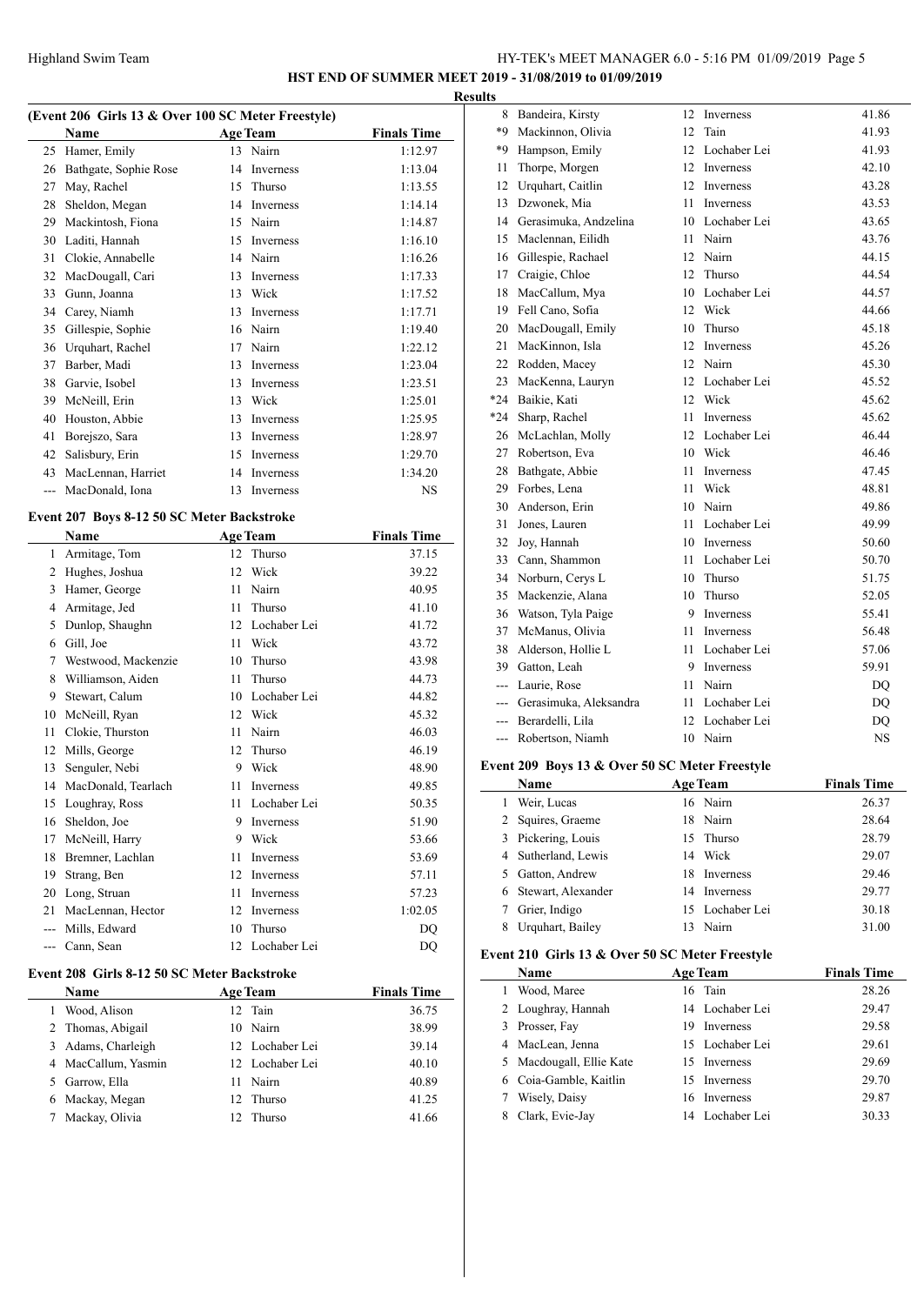# HY-TEK's MEET MANAGER 6.0 - 5:16 PM 01/09/2019 Page 6 **HST END OF SUMMER MEET 2019 - 31/08/2019 to 01/09/2019**

**Results**

| Event 301 Mixed 13 & Over 400 SC Meter IM |                                             |    |                  |                    |  |
|-------------------------------------------|---------------------------------------------|----|------------------|--------------------|--|
|                                           | Name                                        |    | <b>Age Team</b>  | <b>Finals Time</b> |  |
| 1                                         | Squires, Graeme                             | 18 | Nairn            | 4:46.13            |  |
| $\overline{c}$                            | Prosser, Fay                                | 19 | <b>Inverness</b> | 5:18.25            |  |
| 3                                         | Ross, Eleanor                               | 13 | Tain             | 5:33.41            |  |
|                                           | 4 Loughray, Hannah                          |    | 14 Lochaber Lei  | 5:36.89            |  |
| 5.                                        | Macdonald, Isla                             |    | 13 Inverness     | 5:39.38            |  |
| 6                                         | Forgie, Christian                           | 17 | Nairn            | 5:59.12            |  |
| 7                                         | Franklin, Angus                             | 15 | Inverness        | 6:02.70            |  |
| 8                                         | Mackay, Sam                                 | 15 | Thurso           | 6:15.89            |  |
|                                           | Event 302 Girls 8-12 100 SC Meter Freestyle |    |                  |                    |  |
|                                           | Name                                        |    | <b>Age Team</b>  | <b>Finals Time</b> |  |
| $\mathbf{1}$                              | Mill, Kate                                  |    | 12 Wick          | 1:11.01            |  |
| $\overline{2}$                            | Wood, Alison                                | 12 | Tain             | 1:13.54            |  |
| 3                                         | Adams, Charleigh                            |    | 12 Lochaber Lei  | 1:14.60            |  |
| $\overline{4}$                            | Bandeira, Kirsty                            |    | 12 Inverness     | 1:16.47            |  |
| 5                                         | Mackinnon, Olivia                           | 12 | Tain             | 1:18.19            |  |
| 6                                         | Urquhart, Caitlin                           |    | 12 Inverness     | 1:18.49            |  |
| 7                                         | Hampson, Emily                              |    | 12 Lochaber Lei  | 1:19.95            |  |
| 8                                         | MacCallum, Yasmin                           |    | 12 Lochaber Lei  | 1:20.05            |  |
| 9                                         | Thorpe, Morgen                              |    | 12 Inverness     | 1:21.39            |  |
| 10                                        | MacCallum, Mya                              |    | 10 Lochaber Lei  | 1:21.83            |  |
| 11                                        | Shannon, Lara                               |    | 12 Inverness     | 1:22.18            |  |
| 12.                                       | Gerasimuka, Andzelina                       |    | 10 Lochaber Lei  | 1:22.28            |  |
| 13                                        | MacKenna, Lauryn                            |    | 12 Lochaber Lei  | 1:22.86            |  |
| 14                                        | Sharp, Rachel                               |    | 11 Inverness     | 1:23.00            |  |
| 15                                        | Baikie, Kati                                |    | 12 Wick          | 1:23.85            |  |
| 16                                        | Robertson, Eva                              |    | 10 Wick          | 1:24.52            |  |
| 17                                        | Maclennan, Eilidh                           |    | 11 Nairn         | 1:24.53            |  |
| 18                                        | Valentine, Lucy                             |    | 11 Lochaber Lei  | 1:25.31            |  |
| 19                                        | Gerasimuka, Aleksandra                      |    | 11 Lochaber Lei  | 1:30.09            |  |
| 20                                        | Jones, Lauren                               |    | 11 Lochaber Lei  | 1:30.25            |  |
| 21                                        | MacDougall, Emily                           |    | 10 Thurso        | 1:30.41            |  |
| 22                                        | MacKinnon, Isla                             | 12 | Inverness        | 1:30.64            |  |
| 23                                        | McLachlan, Molly                            |    | 12 Lochaber Lei  | 1:33.00            |  |
| 24                                        | Alderson, Hollie L                          | 11 | Lochaber Lei     | 1:43.48            |  |
| $\overline{a}$                            | Cann, Shammon                               | 11 | Lochaber Lei     | <b>DQ</b>          |  |

# **Event 303 Boys 8-12 100 SC Meter Freestyle**

| Name               | <b>Age Team</b> | <b>Finals Time</b> |
|--------------------|-----------------|--------------------|
| Cann, Sean         | 12 Lochaber Lei | 1:13.78            |
| 2 Dunlop, Shaughn  | 12 Lochaber Lei | 1:15.38            |
| 3 Hamer, George    | Nairn<br>11     | 1:18.06            |
| 4 Stewart, Calum   | 10 Lochaber Lei | 1:21.19            |
| 5 Gill, Joe        | Wick<br>11      | 1:21.84            |
| --- Hughes, Joshua | Wick<br>12.     | <b>NS</b>          |

# **Event 304 Boys 13 & Over 200 SC Meter Freestyle**

|   | <b>Name</b>        | <b>Age Team</b> |              | <b>Finals Time</b> |
|---|--------------------|-----------------|--------------|--------------------|
|   | Squires, Graeme    |                 | 18 Nairn     | 2:06.56            |
|   | 2 Weir, Lucas      |                 | 16 Nairn     | 2:07.44            |
| 3 | Sutherland, Lewis  |                 | 14 Wick      | 2:10.69            |
|   | 4 Pickering, Louis |                 | 15 Thurso    | 2:13.14            |
|   | 5 Airey, Andrew    |                 | 17 Inverness | 2:14.72            |
|   | 6 Laditi, Emmanuel |                 | 16 Inverness | 2:21.59            |
|   | Richards, Max      |                 | 16 Inverness | 2:22.86            |
| 8 | Stewart, Alexander | 14              | Inverness    | 2:22.96            |

| 9  | Austin, Lewis             |    | 13 Tain         | 2:24.10 |
|----|---------------------------|----|-----------------|---------|
| 10 | Forgie, Christian         |    | 17 Nairn        | 2:28.84 |
| 11 | Sutherland, Charlie       | 13 | Wick            | 2:31.01 |
|    | 12 Urquhart, Bailey       |    | 13 Nairn        | 2:31.26 |
| 13 | Malcolm. Kai              |    | 15 Lochaber Lei | 2:36.29 |
|    | 14 Morgan, Innes K        |    | 14 Thurso       | 2:39.53 |
|    | 15 Graubergs, Rainers     |    | 14 Lochaber Lei | 2:41.44 |
|    | 16 Morrison, Dylan        | 13 | Inverness       | 2:45.08 |
| 17 | Prentice, Scott           |    | 14 Inverness    | 2:45.60 |
|    | 18 Almadin, Miguel Arthur | 13 | Inverness       | 2:49.75 |
| 19 | Knapman, Matthew          | 13 | Thurso          | 2:51.69 |
| 20 | Joy, Finlay               | 13 | Inverness       | 2:54.10 |
|    |                           |    |                 |         |

#### **Event 305 Girls 13 & Over 200 SC Meter Freestyle**

|       | Name                   |    | <b>Age Team</b>  | <b>Finals Time</b> |
|-------|------------------------|----|------------------|--------------------|
| 1     | MacLean, Jenna         |    | 15 Lochaber Lei  | 2:08.56            |
| 2     | Prosser, Fay           | 19 | <b>Inverness</b> | 2:15.39            |
| 3     | Wood, Maree            | 16 | Tain             | 2:15.45            |
| 4     | Wisely, Daisy          | 16 | Inverness        | 2:15.92            |
| 5     | Coia-Gamble, Kaitlin   | 15 | <b>Inverness</b> | 2:16.02            |
| 6     | Schulz, Jessica        |    | 15 Nairn         | 2:16.28            |
| 7     | Macdougall, Ellie Kate | 15 | <b>Inverness</b> | 2:19.15            |
| 8     | Smith-Macaulay, Rosie  | 16 | Nairn            | 2:19.89            |
| 9     | MacPherson, Alice Ann  | 15 | Lochaber Lei     | 2:20.00            |
| 10    | MacLean, Danni         | 14 | Lochaber Lei     | 2:21.85            |
| 11    | Czapla, Dobrochna      | 14 | Lochaber Lei     | 2:23.58            |
| 12    | Clark, Evie-Jay        | 14 | Lochaber Lei     | 2:26.21            |
| 13    | MacBean, Mairi         | 15 | <b>Inverness</b> | 2:28.01            |
| 14    | Cormack, Emma          | 15 | Thurso           | 2:30.99            |
| 15    | Byrne, Natalie         | 14 | Lochaber Lei     | 2:31.87            |
| 16    | Williamson, Amy        | 15 | Wick             | 2:32.05            |
| 17    | Martin, Rosie          | 15 | <b>Inverness</b> | 2:33.30            |
| 18    | Skinner, Sophie        | 13 | Tain             | 2:33.82            |
| 19    | May, Rachel            | 15 | Thurso           | 2:35.21            |
| 20    | Mackintosh, Fiona      |    | 15 Nairn         | 2:37.13            |
| 21    | Hamer, Emily           | 13 | Nairn            | 2:38.80            |
| 22    | Bathgate, Sophie Rose  | 14 | Inverness        | 2:40.64            |
| 23    | Laditi, Hannah         | 15 | Inverness        | 2:46.89            |
| 24    | Gillespie, Sophie      | 16 | Nairn            | 2:48.99            |
| 25    | Carey, Niamh           | 13 | Inverness        | 2:49.97            |
| 26    | Barber, Madi           | 13 | Inverness        | 3:02.73            |
|       | Mill. Emma             | 14 | Wick             | <b>NS</b>          |
| $---$ | Gunn, Joanna           | 13 | Wick             | <b>NS</b>          |

#### **Event 306 Mixed 8-12 200 SC Meter IM**

 $\overline{\phantom{a}}$ 

|    | Name              |     | <b>Age Team</b> | <b>Finals Time</b> |
|----|-------------------|-----|-----------------|--------------------|
|    | Cann, Sean        |     | 12 Lochaber Lei | 2:55.02            |
| 2  | Wood, Alison      |     | 12 Tain         | 2:55.57            |
| 3  | Adams, Charleigh  |     | 12 Lochaber Lei | 3:03.69            |
| 4  | Thomas, Abigail   |     | 10 Nairn        | 3:04.31            |
| 5  | Urquhart, Caitlin | 12. | Inverness       | 3:09.37            |
| 6  | Shannon, Lara     | 12. | Inverness       | 3:12.80            |
| 7  | Mackay, Megan     |     | 12 Thurso       | 3:14.71            |
| 8  | MacCallum, Yasmin |     | 12 Lochaber Lei | 3:15.09            |
| 9  | Dunlop, Shaughn   |     | 12 Lochaber Lei | 3:15.96            |
| 10 | Garrow, Ella      | 11  | Nairn           | 3:16.94            |
| 11 | Hampson, Emily    | 12. | Lochaber Lei    | 3:17.39            |
| 12 | MacCallum, Mya    | 10  | - Lochaber Lei  | 3:21.44            |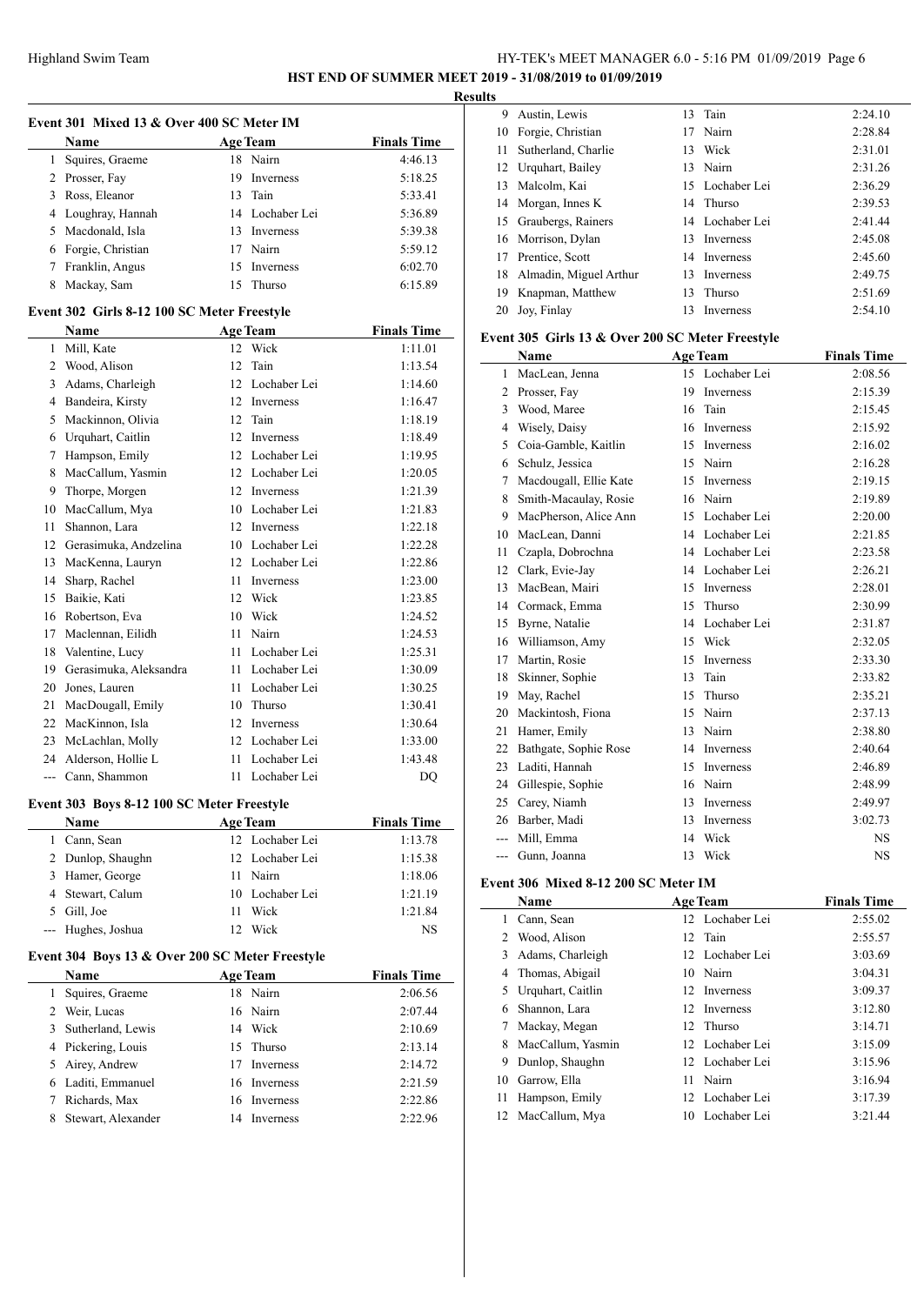# HY-TEK's MEET MANAGER 6.0 - 5:16 PM 01/09/2019 Page 7 **HST END OF SUMMER MEET 2019 - 31/08/2019 to 01/09/2019**

**Results**

|              | (Event 306 Mixed 8-12 200 SC Meter IM)                                                |    |                  |                    |
|--------------|---------------------------------------------------------------------------------------|----|------------------|--------------------|
|              | Name                                                                                  |    | Age Team         | <b>Finals Time</b> |
| 13           | Thorpe, Morgen                                                                        | 12 | Inverness        | 3:27.51            |
|              | 14 Robertson, Eva                                                                     | 10 | Wick             | 3:32.98            |
|              | --- MacKinnon, Isla                                                                   | 12 | Inverness        | DQ                 |
|              | --- Gillespie, Rachael                                                                |    | 12 Nairn         | DNF                |
|              | --- Cann, Shammon                                                                     |    | 11 Lochaber Lei  | NS                 |
|              | Event 307 Girls 13 & Over 100 SC Meter Butterfly                                      |    |                  |                    |
|              | Name                                                                                  |    | <b>Age Team</b>  | <b>Finals Time</b> |
|              | 1 Wood, Maree                                                                         |    | 16 Tain          | 1:08.70            |
|              | 2 Macdonald, Isla                                                                     | 13 | Inverness        | 1:10.83            |
|              | 3 Prosser, Fay                                                                        |    | 19 Inverness     | 1:10.85            |
|              | 4 Reid, Anna                                                                          |    | 16 Nairn         | 1:11.55            |
|              | 5 Macdougall, Ellie Kate                                                              |    | 15 Inverness     | 1:11.65            |
|              | 6 Clark, Evie-Jay                                                                     |    | 14 Lochaber Lei  | 1:12.33            |
|              | 7 MacLean, Danni                                                                      |    | 14 Lochaber Lei  | 1:12.77            |
| 8            | Loughray, Hannah                                                                      |    | 14 Lochaber Lei  | 1:13.25            |
|              | 9 Coia-Gamble, Kaitlin                                                                |    | 15 Inverness     | 1:15.08            |
|              | 10 MacBean, Mairi                                                                     |    | 15 Inverness     | 1:16.54            |
| 11           | Smith-Macaulay, Rosie                                                                 |    | 16 Nairn         | 1:18.80            |
|              | 12 May, Rachel                                                                        | 15 | Thurso           | 1:18.94            |
|              | 13 Cormack, Emma                                                                      | 15 | Thurso           | 1:19.73            |
|              | 14 Czapla, Dobrochna                                                                  |    | 14 Lochaber Lei  | 1:20.17            |
| 15           | Skinner, Sophie                                                                       | 13 | Tain             | 1:20.19            |
|              | 16 Williamson, Amy                                                                    | 15 | Wick             | 1:20.53            |
|              | 17 Martin, Rosie                                                                      | 15 | Inverness        | 1:25.71            |
| 18           | Woodman, Darcey                                                                       |    | 13 Nairn         | 1:27.14            |
|              | 19 Byrne, Natalie                                                                     |    | 14 Lochaber Lei  | 1:29.15            |
|              |                                                                                       |    |                  |                    |
|              | 20 Clokie, Annabelle                                                                  |    | 14 Nairn         | 1:31.92            |
| 21           | Garvie, Isobel                                                                        | 13 | Inverness        | 1:37.12            |
|              | 22 Barber, Madi                                                                       | 13 | Inverness        | 1:37.75            |
| 23           | MacDougall, Cari                                                                      | 13 | Inverness        | 1:39.14            |
|              | 24 Carey, Niamh                                                                       | 13 | Inverness        | 1:41.74            |
|              | 25 Houston, Abbie                                                                     | 13 | <b>Inverness</b> | 1:49.44            |
| $---$        | Mill, Emma                                                                            |    | 14 Wick          | NS                 |
|              | Event 308 Boys 13 & Over 100 SC Meter Backstroke<br><b>Example 2</b> Age Team<br>Name |    |                  | <b>Finals Time</b> |
| $\mathbf{1}$ | Weir, Lucas                                                                           |    | 16 Nairn         | 1:04.53            |
| 2            | Gatton, Andrew                                                                        | 18 | Inverness        | 1:04.69            |
| 3            | Airey, Andrew                                                                         | 17 | Inverness        | 1:06.64            |
| 4            | Sutherland, Lewis                                                                     | 14 | Wick             | 1:09.07            |
| 5            | Austin, Lewis                                                                         | 13 | Tain             | 1:10.54            |
| 6            | Laditi, Emmanuel                                                                      | 16 | Inverness        | 1:11.43            |
| 7            | Pickering, Louis                                                                      | 15 | Thurso           | 1:14.71            |
| 8            | Richards, Max                                                                         | 16 | Inverness        | 1:15.52            |
| 9            | Stewart, Alexander                                                                    | 14 | Inverness        | 1:17.72            |
| 10           | Mackay, Sam                                                                           | 15 | Thurso           | 1:17.99            |
|              | Sutherland, Charlie                                                                   |    | Wick             |                    |
| 11           |                                                                                       | 13 |                  | 1:18.07            |

13 Franklin, Angus 15 Inverness 1:19.71 14 Forgie, Christian 17 Nairn 1:20.35 15 Malcolm, Kai 15 Lochaber Lei 1:21.92 16 Sutherland, Scott B 13 Thurso 1:22.95 17 Graubergs, Rainers 14 Lochaber Lei 1:24.27 18 Knapman, Matthew 13 Thurso 1:29.68 19 Prentice, Scott 14 Inverness 1:30.08

| 20 Joy, Finlay            | 13 Inverness | 1:30.60 |
|---------------------------|--------------|---------|
| 21 Richards, Harvey       | 13 Inverness | 1:31.19 |
| 22 Almadin, Miguel Arthur | 13 Inverness | 1:31.40 |
| 23 Martin, Jamie          | 13 Inverness | 1:32.84 |

#### **Event 309 Mixed 8-12 200 SC Meter Freestyle Relay**

|             | <b>Team</b>              | Relay                      | <b>Finals Time</b> |
|-------------|--------------------------|----------------------------|--------------------|
| 1.          | Thurso                   | А                          | 2:20.66            |
|             | 1) Mackay, Megan W12     | 2) Armitage, Jed M11       |                    |
|             | 3) Mackay, Olivia W12    | 4) Armitage, Tom M12       |                    |
| $2^{\circ}$ | Wick                     | A                          | 2:23.93            |
|             | 1) Mill, Kate W12        | 2) Senguler, Nebi M9       |                    |
|             | 3) Baikie, Kati W12      | 4) Gill, Joe M11           |                    |
| 3           | Thurso                   | B                          | 2:34.81            |
|             | 1) Williamson, Aiden M11 | 2) Westwood, Mackenzie M10 |                    |
|             | 3) MacDougall, Emily W10 | 4) Craigie, Chloe W12      |                    |
|             | Nairn                    | A                          | X2:21.16           |
|             | 1) Garrow, Ella W11      | 2) Hamer, George M11       |                    |
|             | 3) Maclennan, Eilidh W11 | 4) Thomas, Abigail W10     |                    |
|             | Lochaber Lei             | A                          | DO                 |
|             | 1) Dunlop, Shaughn M12   | 2) Adams, Charleigh W12    |                    |
|             | 3) MacCallum, Yasmin W12 | 4) Cann, Sean M12          |                    |

#### **Event 310 Girls 13 & Over 400 SC Meter Freestyle Relay**

|                | Team                        | Relay                        | <b>Finals Time</b> |
|----------------|-----------------------------|------------------------------|--------------------|
| 1              | Lochaber Lei                | A                            | 4:09.03            |
|                | 1) MacLean, Danni 14        | 2) Loughray, Hannah 14       |                    |
|                | 3) MacPherson, Alice Ann 15 | 4) MacLean, Jenna 15         |                    |
| $\mathfrak{D}$ | <b>Inverness</b>            | A                            | 4:16.43            |
|                | 1) Coia-Gamble, Kaitlin 15  | 2) Wisely, Daisy 16          |                    |
|                | 3) MacBean, Mairi 15        | 4) Prosser, Fay 19           |                    |
| 3              | Nairn                       | А                            | 4:20.60            |
|                | 1) Smith-Macaulay, Rosie 16 | 2) Reid, Anna 16             |                    |
|                | 3) Woodman, Darcey 13       | 4) Schulz, Jessica 15        |                    |
| 4              | <b>Inverness</b>            | B                            | 4:37.48            |
|                | 1) Macdonald, Isla 13       | 2) Bathgate, Sophie Rose 14  |                    |
|                | 3) Martin, Rosie 15         | 4) Macdougall, Ellie Kate 15 |                    |
| 5              | Nairn                       | B                            | 5:00.46            |
|                | 1) Gillespie, Sophie 16     | 2) Clokie, Annabelle 14      |                    |
|                | 3) Hamer, Emily 13          | 4) Mackintosh, Fiona 15      |                    |
| 6              | Wick                        | A                            | 5:13.72            |
|                | 1) Williamson, Amy 15       | 2) Robertson, Eva 10         |                    |
|                | 3) Mill, Kate 12            | 4) Baikie, Kati 12           |                    |
| 7              | Inverness                   | C                            | 5:22.23            |
|                | 1) Carey, Niamh 13          | 2) Garvie, Isobel 13         |                    |
|                | 3) MacDougall, Cari 13      | 4) Laditi, Hannah 15         |                    |

#### **Event 311 Boys 13 & Over 200 SC Meter Freestyle Relay**

|   | Team                      | Relay                   | <b>Finals Time</b> |
|---|---------------------------|-------------------------|--------------------|
|   | <b>Inverness</b>          | A                       | 1:49.10            |
|   | 1) Airey, Andrew 17       | 2) Richards, Max 16     |                    |
|   | 3) Laditi, Emmanuel 16    | 4) Gatton, Andrew 18    |                    |
|   | 2 Nairn                   | A                       | 1:53.68            |
|   | 1) Weir, Lucas 16         | 2) Forgie, Christian 17 |                    |
|   | 3) Urquhart, Bailey 13    | 4) Squires, Graeme 18   |                    |
| 3 | <b>Thurso</b>             | A                       | 2:03.89            |
|   | 1) Mackay, Sam 15         | 2) Morgan, Innes K 14   |                    |
|   | 3) Sutherland, Scott B 13 | 4) Pickering, Louis 15  |                    |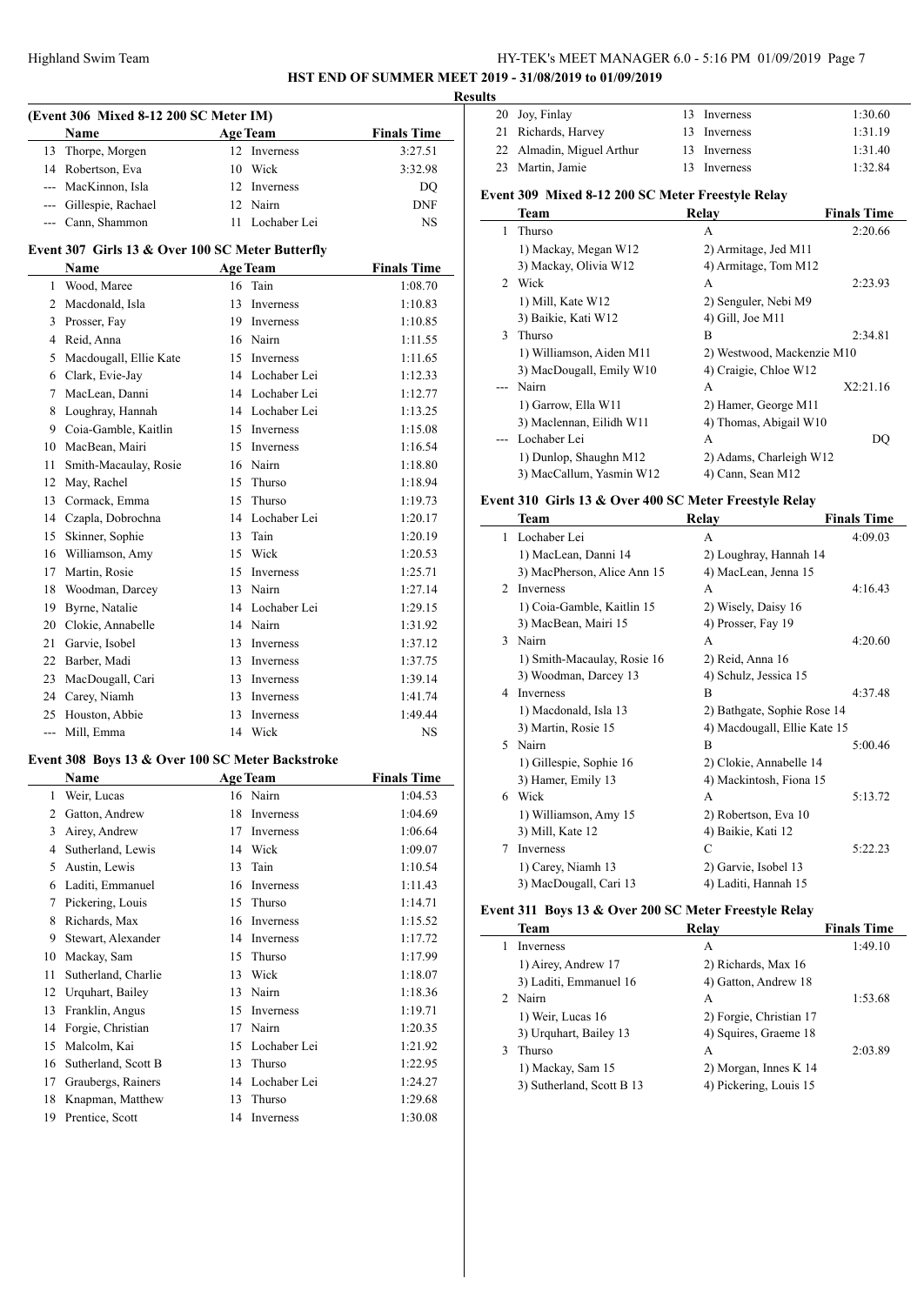# HY-TEK's MEET MANAGER 6.0 - 5:16 PM 01/09/2019 Page 8

**HST END OF SUMMER MEET 2019 - 31/08/2019 to 01/09/2019**

**Results**

# **(Event 311 Boys 13 & Over 200 SC Meter Freestyle Relay)**

| Team                         | Relav                 | <b>Finals Time</b>      |  |  |
|------------------------------|-----------------------|-------------------------|--|--|
| <b>Inverness</b>             | В                     | 2:09.26                 |  |  |
| 1) Stewart, Alexander 14     | 2) Joy, Finlay 13     |                         |  |  |
| 3) Almadin, Miguel Arthur 13 | 4) Franklin, Angus 15 |                         |  |  |
| Wick                         | А                     | 2:10.74                 |  |  |
| 1) Sutherland, Charlie 13    |                       |                         |  |  |
| 3) Gill, Joe 11              | 4) Senguler, Nebi 9   |                         |  |  |
| <b>Inverness</b>             | C                     | 2:21.28                 |  |  |
| 1) Richards, Harvey 13       | 2) Prentice, Scott 14 |                         |  |  |
| 3) Martin, Jamie 13          | 4) Morrison, Dylan 13 |                         |  |  |
|                              |                       | 2) Sutherland, Lewis 14 |  |  |

# **Event 401 Boys 13 & Over 100 SC Meter Freestyle**

|                | <b>Name</b>            |    | <b>Age Team</b>  | <b>Finals Time</b> |
|----------------|------------------------|----|------------------|--------------------|
| 1              | Squires, Graeme        | 18 | Nairn            | 56.21              |
| $\overline{2}$ | Weir, Lucas            | 16 | Nairn            | 57.93              |
| 3              | Sutherland, Lewis      | 14 | Wick             | 59.05              |
| 4              | Pickering, Louis       | 15 | Thurso           | 1:00.63            |
| 5              | Airey, Andrew          | 17 | <b>Inverness</b> | 1:00.94            |
| 6              | Laditi, Emmanuel       | 16 | <b>Inverness</b> | 1:00.97            |
| 7              | Richards, Max          | 16 | Inverness        | 1:03.02            |
| 8              | Gatton, Andrew         | 18 | <b>Inverness</b> | 1:04.77            |
| 9              | Stewart, Alexander     | 14 | Inverness        | 1:05.32            |
| 10             | Franklin, Angus        | 15 | <b>Inverness</b> | 1:06.03            |
| 11             | Austin, Lewis          | 13 | Tain             | 1:07.00            |
| 12             | Forgie, Christian      | 17 | Nairn            | 1:07.25            |
| 13             | Houston, Aaron         | 16 | Inverness        | 1:08.06            |
| 14             | Sutherland, Charlie    | 13 | Wick             | 1:09.09            |
| 15             | Urquhart, Bailey       | 13 | Nairn            | 1:10.83            |
| 16             | Malcolm, Kai           | 15 | Lochaber Lei     | 1:11.11            |
| 17             | Graubergs, Rainers     | 14 | Lochaber Lei     | 1:11.34            |
| 18             | Morgan, Innes K        | 14 | Thurso           | 1:11.78            |
| 19             | Sutherland, Scott B    | 13 | Thurso           | 1:12.01            |
| 20             | Mackay, Sam            | 15 | Thurso           | 1:12.34            |
| 21             | Morrison, Dylan        | 13 | <b>Inverness</b> | 1:14.38            |
| 22             | Prentice, Scott        | 14 | Inverness        | 1:16.44            |
| 23             | Almadin, Miguel Arthur | 13 | Inverness        | 1:16.57            |
| 24             | Joy, Finlay            | 13 | Inverness        | 1:19.96            |
| 25             | Martin, Jamie          | 13 | Inverness        | 1:21.90            |
| 26             | Richards, Harvey       | 13 | Inverness        | 1:23.44            |
| 27             | Oliver, Aidan          | 13 | <b>Inverness</b> | 1:28.57            |
| $---$          | Knapman, Matthew       | 13 | Thurso           | NS                 |

# **Event 402 Girls 13 & Over 100 SC Meter Breaststroke**

|    | Name                   |     | <b>Age Team</b>  | <b>Finals Time</b> |
|----|------------------------|-----|------------------|--------------------|
| 1  | Wood, Maree            |     | 16 Tain          | 1:16.31            |
| 2  | Schulz, Jessica        |     | 15 Nairn         | 1:16.61            |
| 3  | Coia-Gamble, Kaitlin   | 15  | Inverness        | 1:18.24            |
| 4  | Wisely, Daisy          |     | 16 Inverness     | 1:19.51            |
| 5  | Prosser, Fay           | 19. | Inverness        | 1:21.12            |
| 6  | Macdougall, Ellie Kate | 15  | Inverness        | 1:21.84            |
| 7  | Macdonald, Isla        | 13  | <b>Inverness</b> | 1:22.07            |
| 8  | Ross, Eleanor          |     | 13 Tain          | 1:24.33            |
| 9  | MacPherson, Alice Ann  |     | 15 Lochaber Lei  | 1:24.59            |
| 10 | Skinner, Sophie        | 13  | Tain             | 1:25.70            |
| 11 | Loughray, Hannah       |     | 14 Lochaber Lei  | 1:26.11            |
| 12 | Smith-Macaulay, Rosie  |     | 16 Nairn         | 1:26.22            |
| 13 | Wood, Claire           | 15  | Tain             | 1:26.93            |
| 14 | Czapla, Dobrochna      | 14  | Lochaber Lei     | 1:27.83            |
|    |                        |     |                  |                    |

| 15 | Williamson, Amy       | 15 | Wick             | 1:28.84   |
|----|-----------------------|----|------------------|-----------|
| 16 | MacBean, Mairi        | 15 | Inverness        | 1:31.57   |
| 17 | Cormack, Emma         | 15 | Thurso           | 1:32.63   |
| 18 | Byrne, Natalie        | 14 | Lochaber Lei     | 1:33.12   |
| 19 | Carey, Niamh          | 13 | Inverness        | 1:34.48   |
| 20 | Hamer, Emily          | 13 | Nairn            | 1:35.90   |
| 21 | Garvie, Isobel        | 13 | <b>Inverness</b> | 1:36.12   |
| 22 | Mackintosh, Fiona     | 15 | Nairn            | 1:37.82   |
| 23 | Woodman, Darcey       | 13 | Nairn            | 1:38.83   |
| 24 | Bathgate, Sophie Rose | 14 | Inverness        | 1:38.93   |
| 25 | Urquhart, Rachel      | 17 | Nairn            | 1:39.16   |
| 26 | Clokie, Annabelle     | 14 | Nairn            | 1:39.95   |
| 27 | Laditi, Hannah        | 15 | Inverness        | 1:41.35   |
| 28 | MacDougall, Cari      | 13 | Inverness        | 1:42.09   |
| 29 | Houston, Abbie        | 13 | Inverness        | 1:49.15   |
| 30 | Barber, Madi          | 13 | Inverness        | 1:50.16   |
| 31 | Borejszo, Sara        | 13 | Inverness        | 1:56.32   |
|    | Salisbury, Erin       | 15 | Inverness        | DQ        |
|    | Gunn, Joanna          | 13 | Wick             | <b>NS</b> |

# **Event 403 Mixed 8-12 100 SC Meter IM**

|              | Name                   |    | <b>Age Team</b>  | <b>Finals Time</b> |
|--------------|------------------------|----|------------------|--------------------|
| $\mathbf{1}$ | Wood, Alison           | 12 | Tain             | 1:21.64            |
| 2            | Armitage, Tom          | 12 | Thurso           | 1:21.79            |
| 3            | Cann, Sean             | 12 | Lochaber Lei     | 1:22.18            |
| 4            | Adams, Charleigh       | 12 | Lochaber Lei     | 1:24.69            |
| 5            | Gerasimuka, Andzelina  | 10 | Lochaber Lei     | 1:26.28            |
| 6            | Thomas, Abigail        | 10 | Nairn            | 1:26.41            |
| 7            | Bandeira, Kirsty       | 12 | Inverness        | 1:27.58            |
| 8            | MacCallum, Yasmin      | 12 | Lochaber Lei     | 1:28.19            |
| 9            | Mackay, Olivia         | 12 | Thurso           | 1:28.25            |
| 10           | Mackinnon, Olivia      | 12 | Tain             | 1:28.38            |
| 11           | Urquhart, Caitlin      | 12 | Inverness        | 1:28.87            |
| 12           | Thorpe, Morgen         | 12 | Inverness        | 1:30.42            |
| 13           | Gill, Joe              | 11 | Wick             | 1:31.01            |
| 14           | Armitage, Jed          | 11 | Thurso           | 1:31.07            |
| 15           | MacCallum, Mya         | 10 | Lochaber Lei     | 1:31.66            |
| 16           | Gillespie, Rachael     | 12 | Nairn            | 1:33.40            |
| 17           | Mackay, Megan          | 12 | Thurso           | 1:33.81            |
| 18           | Sharp, Rachel          | 11 | Inverness        | 1:34.18            |
| 19           | MacKenna, Lauryn       | 12 | Lochaber Lei     | 1:34.74            |
| 20           | Stewart, Calum         | 10 | Lochaber Lei     | 1:35.90            |
| 21           | Craigie, Chloe         | 12 | Thurso           | 1:37.11            |
| 22           | MacKinnon, Isla        | 12 | <b>Inverness</b> | 1:37.16            |
| 23           | Maclennan, Eilidh      | 11 | Nairn            | 1:37.25            |
| 24           | Senguler, Nebi         | 9  | Wick             | 1:37.26            |
| 25           | Robertson, Eva         | 10 | Wick             | 1:37.57            |
| 26           | Gerasimuka, Aleksandra | 11 | Lochaber Lei     | 1:37.92            |
| 27           | MacDougall, Emily      | 10 | Thurso           | 1:38.29            |
| 28           | McLachlan, Molly       | 12 | Lochaber Lei     | 1:38.32            |
| 29           | Mills, George          | 12 | Thurso           | 1:39.25            |
| 30           | Mills, Edward          | 10 | Thurso           | 1:41.08            |
| 31           | Valentine, Lucy        | 11 | Lochaber Lei     | 1:41.35            |
| 32           | MacDonald, Tearlach    | 11 | Inverness        | 1:42.97            |
| 33           | Westwood, Mackenzie    | 10 | Thurso           | 1:43.64            |
| 34           | Jones, Lauren          | 11 | Lochaber Lei     | 1:45.67            |
| 35           | Cann, Shammon          | 11 | Lochaber Lei     | 1:45.75            |
| 36           | Joy, Hannah            | 10 | Inverness        | 1:53.73            |